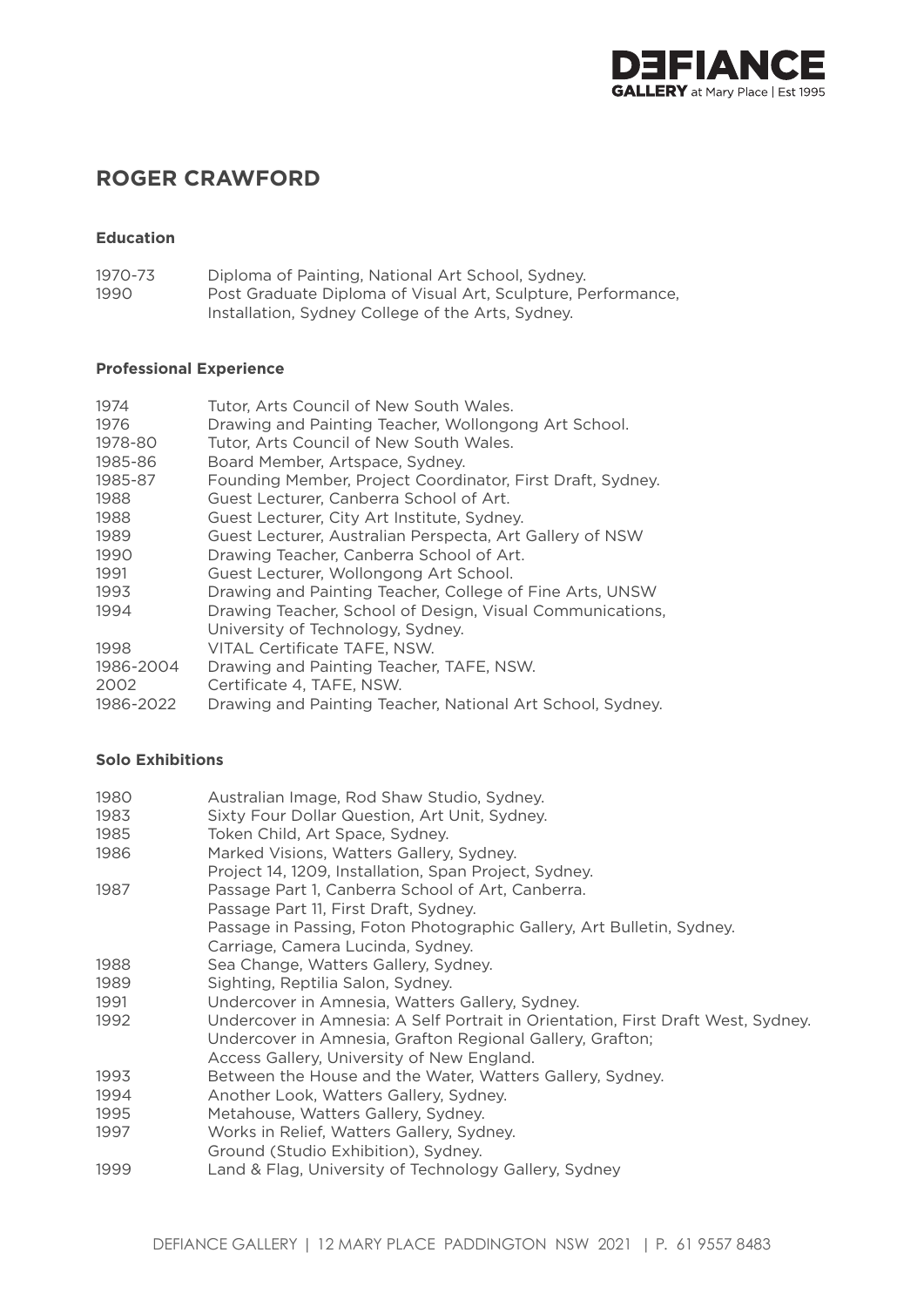- Ripple, Watters Gallery, Sydney.
- 2001 Channel, Watters Gallery, Sydney.
- 2003 (un) furling, Watters Gallery, Sydney.<br>2005 Becent Paintings, Watters Gallery, Sy
- Recent Paintings, Watters Gallery, Sydney.
- 2006 Scrim, Watters Gallery, Sydney.<br>
2007 Corridor, Watters Gallery, Sydne
- 2007 Corridor, Watters Gallery, Sydney.<br>2008 Transitional Objects, Sydney Non
- Transitional Objects, Sydney Non Objective Gallery (SNO), Sydney.
- 2010 Precincts and Peripheries, Watters Gallery, Sydney.
- 2011 Parallel and Parallax, National Art School. Sydney.
- 2012 Noise, Watters Gallery, Sydney.
- 2014 Noise 2, Watters Gallery, Sydney.
- 2014 Herd With students of National Art School.
- 2016 Up Close, Watters Gallery, Sydney.
- 2018 Up Close A Paradox of Time. My Last Picture Show at Watters Gallery, Watters Gallery Sydney.
- 2021 Scrim, Defiance Gallery Paddington, Sydney.

#### **Group Exhibitions**

| 1973 | National Art School Prize Exhibition, Cellblock Theatre, Sydney.<br>Basil Muriel Hooper Scholarship, Cellblock Theatre, Sydney. |
|------|---------------------------------------------------------------------------------------------------------------------------------|
| 1974 | Young Contemporaries, Hogarth Galleries, Sydney.                                                                                |
| 1975 | Young Contemporaries, Macquarie Galleries, Sydney.                                                                              |
|      | Arts Council Tutors, Diviola Galleries, Sydney.                                                                                 |
|      | Six Young Painters, Macquarie Galleries, Canberra.                                                                              |
| 1977 | Art Core Meltdown, University of Sydney.                                                                                        |
|      | Blake Prize, Blaxland Gallery, Sydney.                                                                                          |
| 1979 | Herald Prize, Hozumi Momota Foundation, Sydney Town Hall, Sydney.                                                               |
|      | Australian Image, ANZ Exhibition Centre, Sydney.                                                                                |
| 1982 | Studio Access, Cheapside Studios, Sydney.                                                                                       |
| 1983 | Fresh Blood, Ivan Dougherty Gallery, Sydney; Wollongong City Art                                                                |
|      | Gallery; Canberra School of Art Gallery, Canberra.                                                                              |
| 1984 | Last Past the Post-ism, Art Unit, Sydney.                                                                                       |
| 1985 | In Invisible Pursuit, Artspace, Sydney.                                                                                         |
|      | Post Perspecta Third Annual Artworkers Union Fundraiser, Artspace,<br>Sydney.                                                   |
|      | The Lounge as a Channeling Room for the Media, Arthaus, Sydney.                                                                 |
|      | 20x20 Minature Shows, Arthaus, Sydney.                                                                                          |
|      | The Most Beautiful Show on Earth, Mori Gallery, Sydney.                                                                         |
|      | Mahlab Law Week Prize, Law Society Building, Sydney.                                                                            |
|      | Xmas Show, Arthaus, Sydney.                                                                                                     |
| 1986 | The Sixth Biennale of Sydney, Ivan Dougherty Gallery, Sydney.                                                                   |
|      | Second Nature, with Tim Maguire, The Performance Space, Sydney.                                                                 |
|      | Language of Action, 'How do You Cut of the Last Hand?'                                                                          |
|      | Performance with Ted Riggs, The Performance Space, Sydney.                                                                      |
|      | Summer Exhibition, Watters Gallery, Sydney.                                                                                     |
|      | Artworkers Fundraiser Exhibition, First Draft, Sydney.                                                                          |
| 1987 | A Self Portrait of My Mother in Two Places, collaborative exhibition                                                            |
|      | with Tess Horwitz, The Performance Space, Sydney.                                                                               |
|      | University of New South Wales Art Purchase Exhibition, Sydney.                                                                  |
|      | Carriage, Drawing installation, Camera Lucinda at ARX 87, Fremantle, W.A.<br>Summer Exhibition, Watters Gallery, Sydney.        |
| 1988 | Maiden Voyage, First Draft, Sydney.                                                                                             |
|      | Blake Prize, Blaxland Gallery, Sydney.                                                                                          |
|      | First Australian Contemporary Art Fair, Royal Exhibition Building, Melbourne.                                                   |
|      | Campbelltown City Festival 24th Exhibition, Campbelltown.                                                                       |
|      | The Bond Buildings: Towers of Torture, Tin Sheds Gallery, University of Sydney.                                                 |
|      |                                                                                                                                 |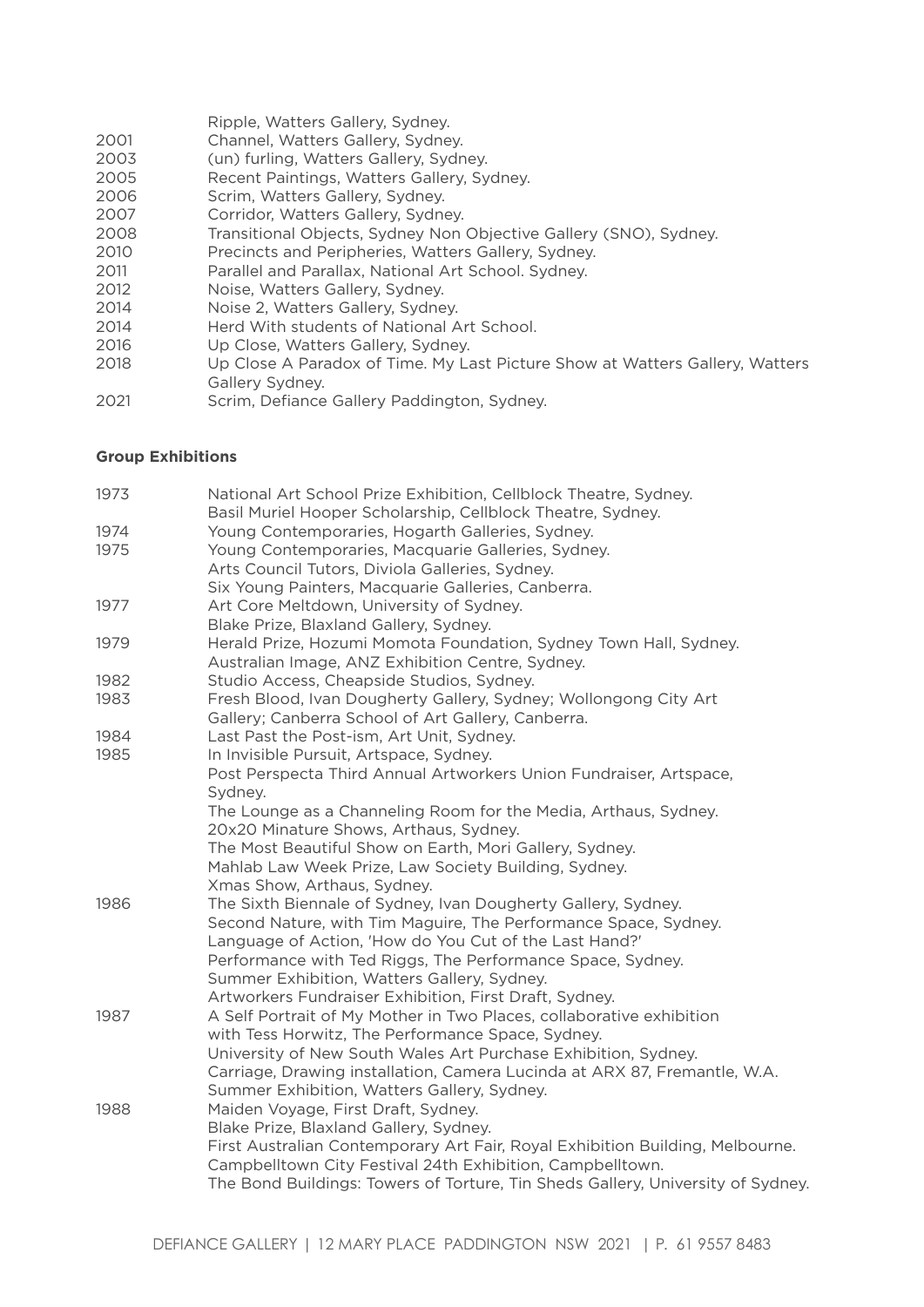| 1989         | A Strange Selection of Sea Pictures, Watters Gallery, Sydney.<br>Australian Perspecta, Art Gallery of New South Wales, Sydney.<br>Portrait of a Gallery, Watters Gallery, Sydney.<br>Endangered Spaces, Artist Run Initiatives, Artspace, Sydney.<br>Inside the Greenhouse, Tin Sheds Gallery, University of Sydney.<br>A Touch Of Black, Watters Gallery, Sydney.<br>Summer Exhibition, Watters Gallery, Sydney.                                                                        |
|--------------|------------------------------------------------------------------------------------------------------------------------------------------------------------------------------------------------------------------------------------------------------------------------------------------------------------------------------------------------------------------------------------------------------------------------------------------------------------------------------------------|
| 1990         | 40 Artists - 40 Works, Watters Gallery, Sydney.<br>Second Contemporary Art Fair, Royal Exhibition Building, Melbourne.<br>Summer Exhibition, Watters Gallery, Sydney.                                                                                                                                                                                                                                                                                                                    |
| 1991         | Roger Crawford, Euan Macleod, Suzie Marston, Watters Gallery, Sydney.<br>Faber-Castell Drawing Award, Holdsworth Galleries, Woollarha.<br>Jacaranda Art Society Purchase Exhibition, Grafton Regional Gallery.<br>Post Graduate Exhibition, Sydney College of the Arts, Sydney.<br>Jacqui Horn Exhibition, Cancer Foundation, Cellblock Theatre, Sydney.                                                                                                                                 |
| 1992         | Contact, Graduates of The National Art School, 10 Taylor Street Gallery, Sydney.<br>Third Contemporary Australian Art Fair, Royal Exhibition Building, Melbourne<br>Summer Exhibition, Watters Gallery, Sydney.                                                                                                                                                                                                                                                                          |
| 1994         | 30th Anniversary Summer Exhibition, Watters Gallery, Sydney.<br>Fourth Contemporary Art Fair, Royal Exhibition Building, Melbourne.<br>On your Mark, National Art School, Sydney.<br>he Blake Prize Touring Exhibition, Blaxland Gallery, Sydney; University Drill<br>Hall, Canberra; St. Peters Cathedral, Adelaide; Dubbo Regional Gallery, Dubbo;<br>Westpac Gallery, Melbourne.<br>The Nineteenth Camden Art Prize, Camden, Sydney.<br>The Balmain Link, Balmain Watchhouse, Sydney. |
| 1995<br>1996 | Summer Exhibition, Watters Gallery, Sydney.<br>Fifth Contemporary Art Fair, Royal Exhibition Building, Melbourne.<br>A Special Exhibition of Paintings, Watters Gallery, Sydney.<br>The Contemporary Collection Part 2, Sir Herman Black Gallery, Sydney.<br>Summer Exhibition, Watters Gallery, Sydney.                                                                                                                                                                                 |
| 1997<br>1998 | Summer Exhibition, Watters Gallery, Sydney.<br>The Bryan Niland Collection, Penrith Regional Gallery & Lewers Bequest, Penrith.<br>Two Sculptures and Seven Paintings, Watters Gallery, Sydney.<br>The Great Art Auction, Cellblock Theatre, Sydney.<br>Pas D'accrochange En Publique (Not a Public Hanging), Staff of the National Art<br>School, Cellblock Theatre, Sydney.<br>Summer Exhibition, Watters Gallery, Sydney.                                                             |
| 1999         | We Are Australian Victorian Arts Centre, Melbourne and national tour                                                                                                                                                                                                                                                                                                                                                                                                                     |
| 2000<br>2001 | Summer Exhibition, Watters Gallery, Sydney.<br>Context, Kudos Gallery, College of Fine Arts, University of New South Wales<br>The River is Dead, (long live the river), Casula Arts Centre, Casula                                                                                                                                                                                                                                                                                       |
| 2002         | Summer Exhibition, Watters Gallery, Sydney.<br>Conversations: Roger Crawford, Lyn Eastaway, Rob Eadie, Ground Space,<br>Studio Exhibition, Sydney.<br>3D and on the Wall, Watters Gallery, Sydney.<br>Summer Exhibition, Watters gallery, Sydney.                                                                                                                                                                                                                                        |
| 2003         | Duration, Staff of the National Art School. Curated by Roger Crawford,<br>Cellblock Theatre, Sydney.<br>Arcanum, First Draft, Sydney.                                                                                                                                                                                                                                                                                                                                                    |
| 2004         | Invitation Spectrum, Friends of the National Art School, Parliament House,<br>Sydney.<br>The Studio Tradition: National Art School 1883-2004, Manly Art Gallery and<br>Museum, Touring Exhibition Sydney.                                                                                                                                                                                                                                                                                |
| 2005         | Walking the Line, Drawings by Staff of the National Art School, National Art<br>School, Sydney.                                                                                                                                                                                                                                                                                                                                                                                          |
| 2006         | 2005 Revisited, Watters Gallery, Sydney.<br>Works on Paper, Roger Crawford and Wally Barda, Watters Gallery, Sydney.                                                                                                                                                                                                                                                                                                                                                                     |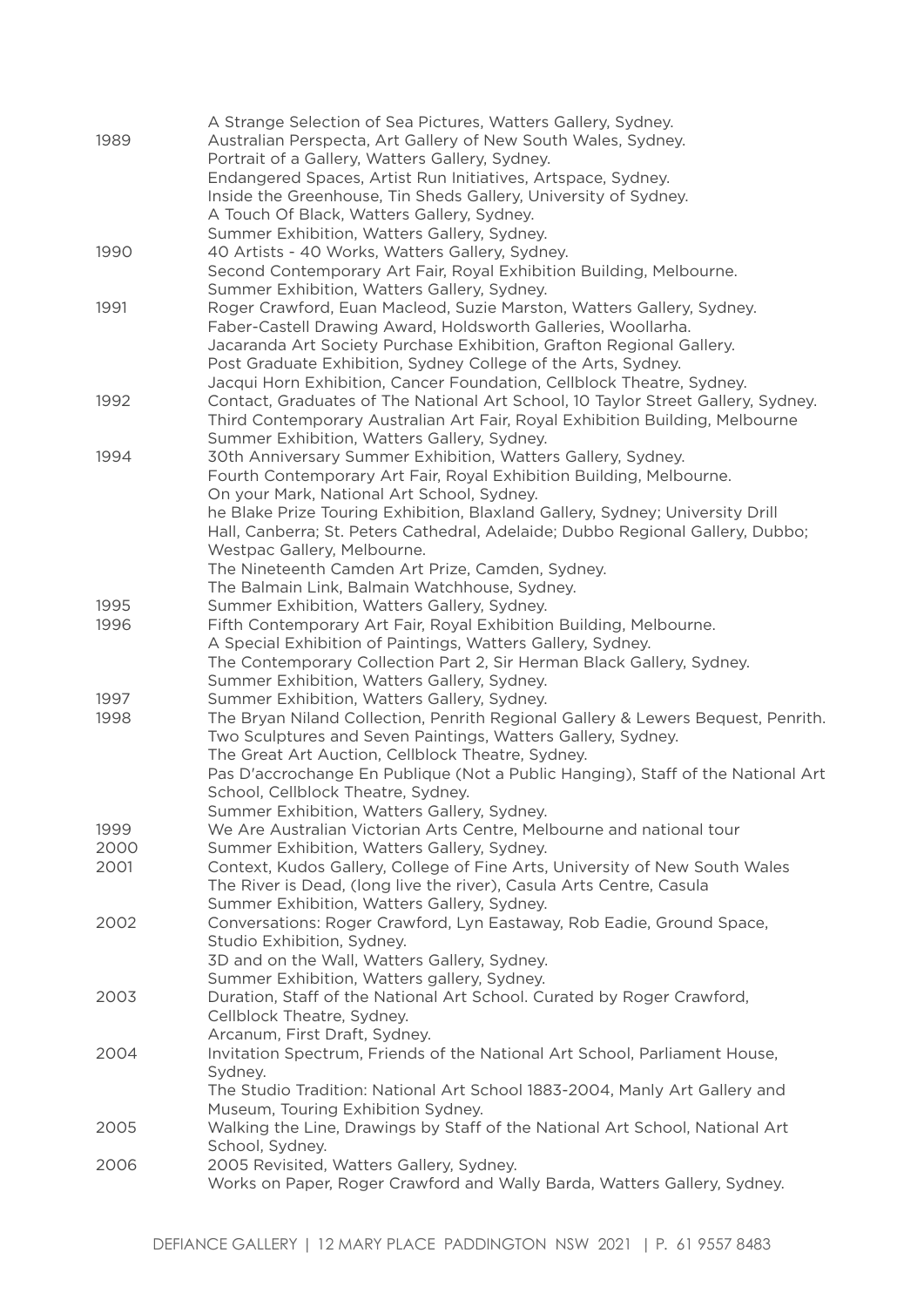| 2007 | Homage & Histories, Roger Crawford and Lyn Eastaway, Tin Sheds Gallery,<br>University of Sydney.                 |
|------|------------------------------------------------------------------------------------------------------------------|
| 2008 | Melbourne Art Fair 2008, Royal Exhibition Building, Melbourne.                                                   |
| 2009 | The Cosmic Battle for Your Hearts, Evans Street, Rozelle, Sydney.<br>Summer Exhibition, Watters Gallery, Sydney. |
| 2010 | Time and Space: Art and Artist Run Spaces 1970 to Now, Hazlehurst Regional<br>Gallery and Arts Centre, Gymea.    |
| 2010 | Radial, Recent Acquisitions from the National Art School, Sydney.                                                |
| 2011 | Roger Crawford and Rod McRae, Watters Gallery, Sydney.                                                           |
| 2011 | Frank's Flat Maitland Regional Art Gallery, Maitland.                                                            |
| 2011 | Artworks and Artwords, Cell Block Theatre, National Art School, Darlinghurst<br>Sydney.                          |
| 2015 | The Combine, Studio W, Sydney.                                                                                   |
| 2015 | Big and Little: LITTLE, Watters Gallery Sydney.                                                                  |
| 2015 | Text, Studio W, Sydney.                                                                                          |
| 2016 | Delirium Roger Crawford and Lana Ryles, Rayner Hoff Project Space, National<br>Art School, Darlinghurst Sydney.  |
| 2016 | Metal Thread Mud, Watters Gallery Group Sculpture, Watters Gallery, Sydney.                                      |
| 2016 | Portrait of Watters Gallery, Watters Gallery Sydney.                                                             |
| 2017 | An Idiosyncratic Selection, Watters Gallery Sydney.                                                              |
| 2019 | Three, Roger Crawford, Frank Littler, Rob Eadie, Studio W, Sydney.                                               |
| 2019 | An Exploration of Pattern, Roger Crawford and Jess Callen, Building 25 National<br>Art School, Sydney.           |
| 2021 | Brick Idea, Mungo and Roger, Masters Studio National Art School Sydney.                                          |

# **Awards**

| 1973 | Readers Digest Drawing Prize.<br>National Art School Prize.      |
|------|------------------------------------------------------------------|
|      | Basil Muriel Hooper Scholarship, Art Gallery of New South Wales. |
| 1975 | Visual Arts Board Project Grant.                                 |
| 1985 | Visual Arts Board Project Grant.                                 |
|      | Visual Arts Board Special Projects Grant for First Draft.        |
| 1987 | Visual Arts/Craft Board, half Standard Grant.                    |
| 2003 | National Art School Staff Traveling Scholarship.                 |
| 2017 | Award for Distinguished Service, National Art School Sydney.     |

# **Bibliography**

Adams, Bruce: Review of Marked Visions, Sydney Morning Herald, 28 November 1986. Alexander, George: Catalogue essay for Between the House and the Water, 1993.

Allen, Christopher: Review of Australian Perspecta 1989, The Sydney Review, July 1989.

Angeloro, D: Review of Arcanum, Sydney Morning Herald, 26 September 2003.

Angeloro D: Review of Momota Foundation Exhibition, Art Network, 1979.

Baume, Nicholas: Review of Australian Perspecta 1989, Agenda Contemporary Art, July1989. Burn, Ian: Catalogue essay for Symbolism and Landscape, 1986.

Crawford, Roger: Catalogue essay for Land and Flag, University of Technology, Sydney, 1999. Crawford, Roger: Catalogue essay for Duration, Cellblock Theatre, National Art School, Sydney 2003.

Crawford, Roger: Catalogue essay for Corridor, Watters Gallery 2007

Delaruelle, Jacques: Review of A Self Portrait of My Mother in Two Places, Art Monthly, August 1987.

Delaruelle, Jacques: Review of Australian Perspecta 1989, The Sydney Review, July 1989. Delaruelle, Jacques: Review of Another Look, The Sydney Review, 17 May 1994 Horwitz, Tess: Review of Token Child, ArtNetwork, 1985.

Fenner, Felicity: Review of Blake Prize for Religious Art, Sydney Morning Herald, 19 December